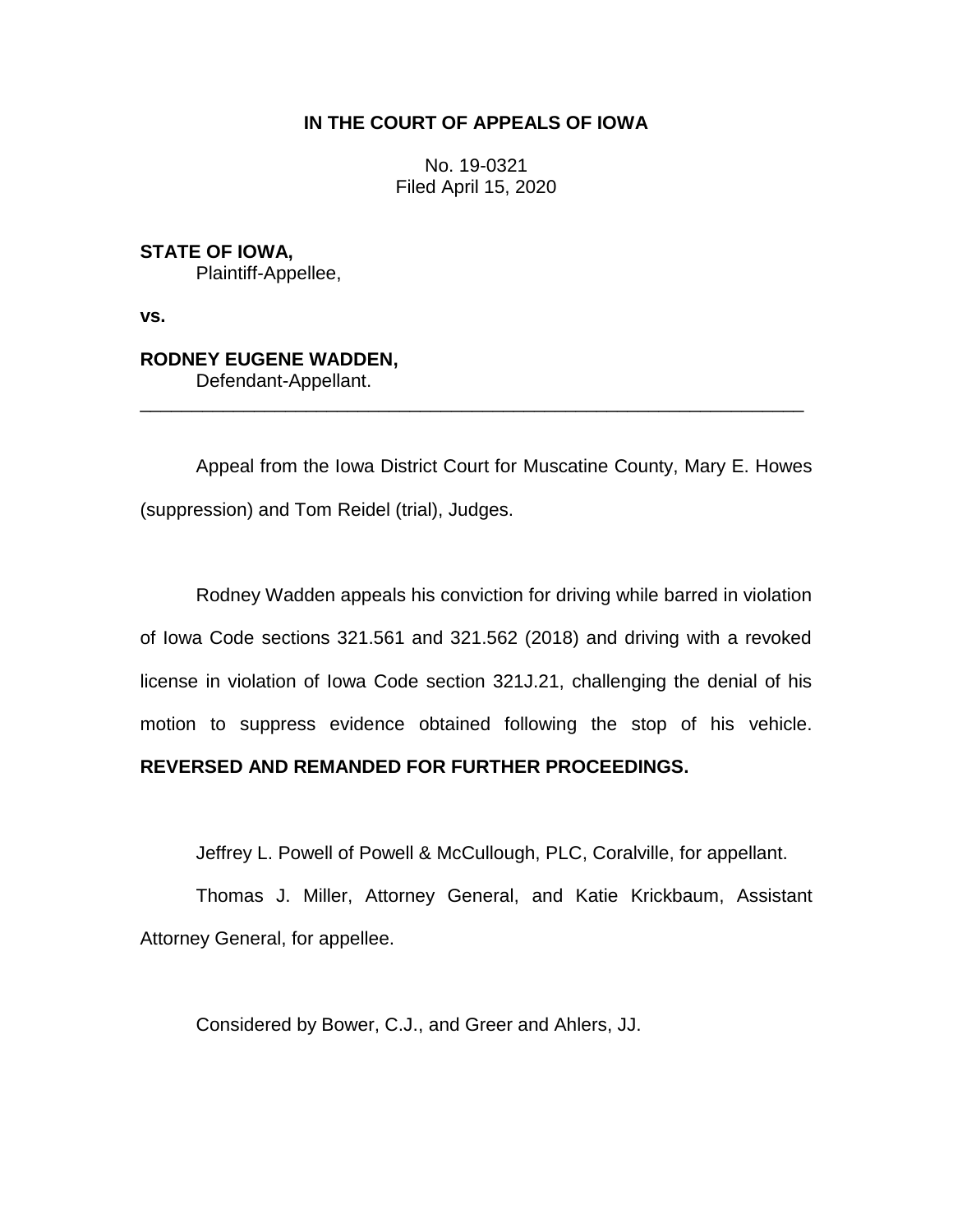#### **AHLERS, Judge.**

Rodney Wadden appeals his convictions for driving while barred in violation of Iowa Code sections 321.561 and 321.562 (2018) and driving with a revoked license in violation of Iowa Code section 321J.21, challenging the denial of his motion to suppress evidence obtained following the stop of his vehicle. On appeal, Wadden argues the law enforcement officer who stopped his vehicle did not have reasonable suspicion to conduct a traffic stop.

#### **I. Background**

In January 2018, a deputy with the Muscatine County Sheriff's Office was

assisting another officer with a traffic stop when he observed Wadden's truck

traveling on the highway. The officer later testified about his observations:

Q. What caught your attention? A. A white Chevy truck driving south on Highway 61 past the intersection where we were located, and it looked like the truck drove off onto the shoulder as it drove by us.

Q. What did you do then? A. I got in my car and caught up to the vehicle.

Q. And if you could describe, when you say "drove off the shoulder," I know that sounds obvious, but can you give us a little more detail about what you saw? A. It appeared that the truck actually drove towards the gravel shoulder outside the lane of travel between the center line and the constant fog line where the vehicles travel.

Q. The fog line would be the right solid line on the right side of the road? A. Yes.

The dashboard camera in the officer's squad vehicle captured the rest of the events at issue. The camera footage shows the officer's squad vehicle approached Wadden's vehicle from behind at a fast speed with both vehicles travelling in the right lane of the four-lane highway. When the squad vehicle moved within several car lengths of Wadden's vehicle, the squad vehicle transitioned to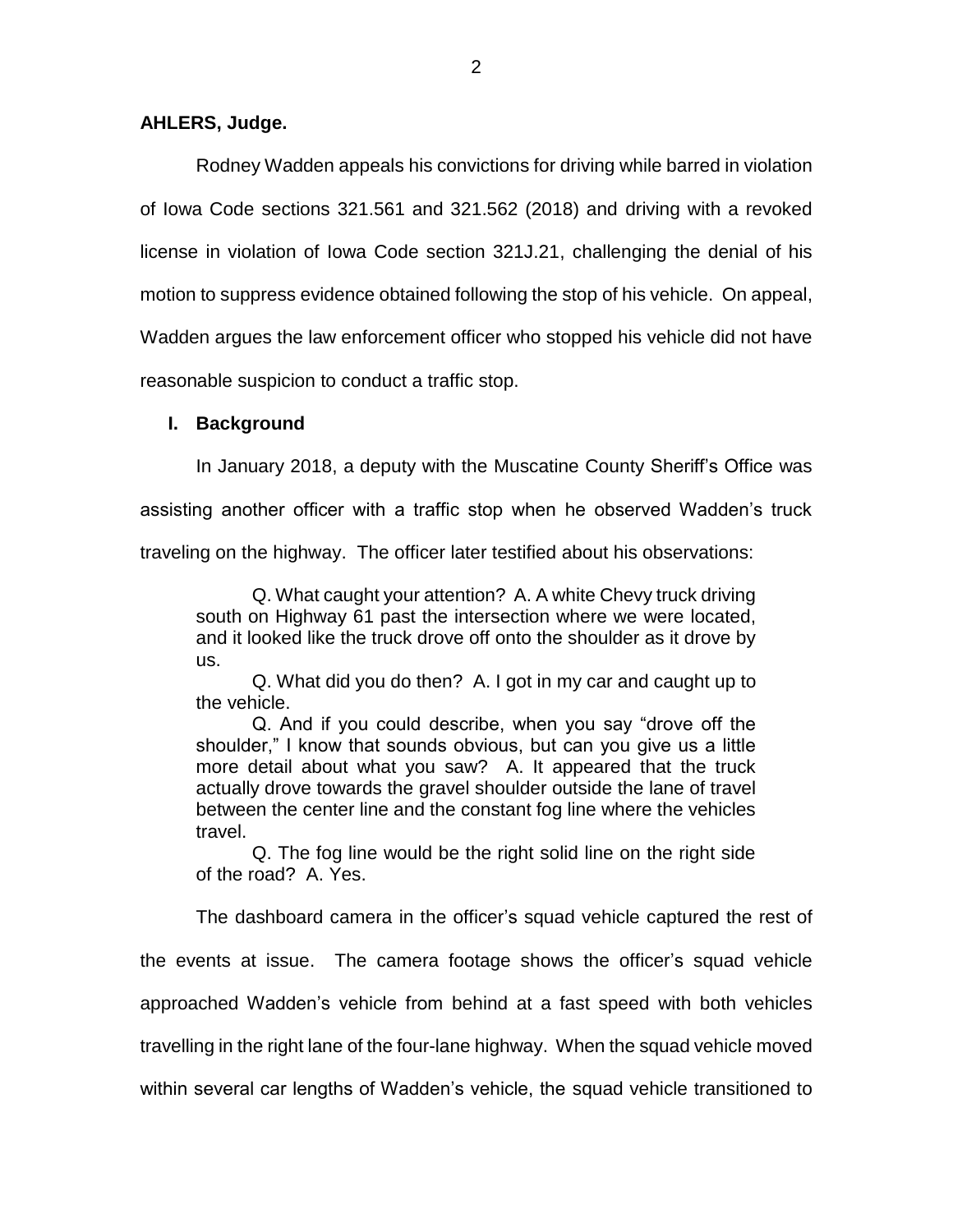the left lane. As the squad vehicle rapidly closed the distance, Wadden briefly braked several times, drifted onto or over the fog line<sup>1</sup> on the right side of the right lane, and activated his left turn signal from the right lane but did not make the lane change at that time. After the officer passed Wadden, the squad vehicle turned left onto another road. Although it is not depicted on the video because Wadden's vehicle was then behind the squad vehicle and no longer in the camera's view, the testimony established Wadden followed the squad vehicle by making a left-hand turn onto the same road. After completing the left-hand turn, the officer then turned right into a convenience store parking lot, slowed long enough to allow Wadden's vehicle to pass by on the road, re-entered the road behind Wadden's vehicle, and initiated a traffic stop. During the stop, Wadden informed the officer he did not have a license to operate the vehicle.

The State charged Wadden with: (1) driving while barred in violation of Iowa Code sections 321.560 and 321.561; (2) driving with a revoked license in violation of Iowa Code section 321J.21; and (3) unlawful possession of a prescription drug in violation of Iowa Code section 155A.21. Wadden moved to suppress all evidence gathered following the traffic stop, arguing the officer did not have "reasonable grounds" to conduct the stop. After a hearing, the district court denied the motion. The ruling explained the court's analysis in one sentence, which states the officer "testified he was on duty and observed the defendant crossing the fog line, weaving, and also improper use of turn signal." After a bench trial, the court

 $\overline{a}$ 

 $1$  For ease of reference and to be consistent with the terminology used in the suppression hearing and briefs, we will refer to the solid white line on the far righthand side of the road as the "fog line."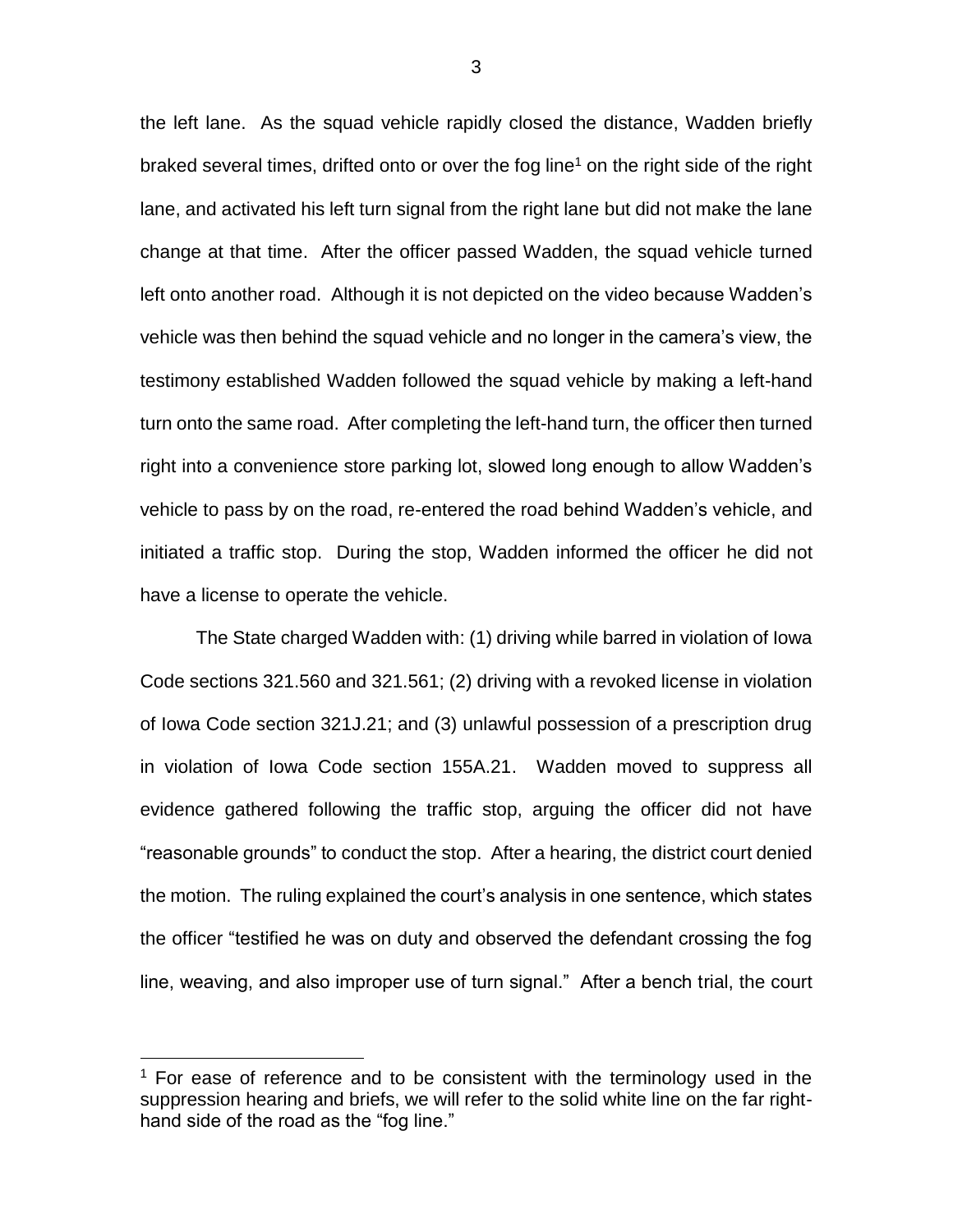found Wadden guilty of the driving-while-barred and driving-with-a-revoked-license charges and not guilty of the unlawful-possession charge. Wadden appeals.

#### **II. Standard of Review**

"A district court's denial of a motion to suppress based on the depr[i]vation of a constitutional right is reviewed de novo." *State v. Salcedo*, 935 N.W.2d 572, 577 (Iowa 2019). We independently evaluate "the totality of the circumstances." *State v. Brown*, 890 N.W.2d 315, 321 (Iowa 2017) (quoting *In re Prop. Seized from Pardee*, 872 N.W.2d 384, 390 (Iowa 2015)). "We give deference to the district court's fact findings due to its opportunity to assess the credibility of witnesses, but we are not bound by those findings." *State v. Turner*, 630 N.W.2d 601, 606 (Iowa 2001).

#### **III. Discussion**

 $\overline{a}$ 

Wadden argues the officer did not have a reasonable suspicion for stopping him.<sup>2</sup> "Both the Fourth Amendment to the United States Constitution and article I, section 8 of the Iowa Constitution prohibit unreasonable searches and seizures by the government." *Tyler*, 830 N.W.2d at 291. "A traffic stop is unquestionably a seizure under the Fourth Amendment." *Id.* at 292. An officer may "briefly stop an individual or vehicle for investigatory purposes when the officer has a reasonable, articulable suspicion that a criminal act has occurred, is occurring, or is about to occur." *State v. Vance*, 790 N.W.2d 775, 780 (Iowa 2010).

<sup>2</sup> Wadden cites case law interpreting both the Fourth Amendment of the United States Constitution and article I, section 8 of the Iowa Constitution on appeal. However, because he does not advocate for a separate standard or framework for evaluating article I, section 8, we will apply the federal standards for addressing search and seizure challenges. *State v. Tyler*, 830 N.W.2d 288, 292 (Iowa 2013).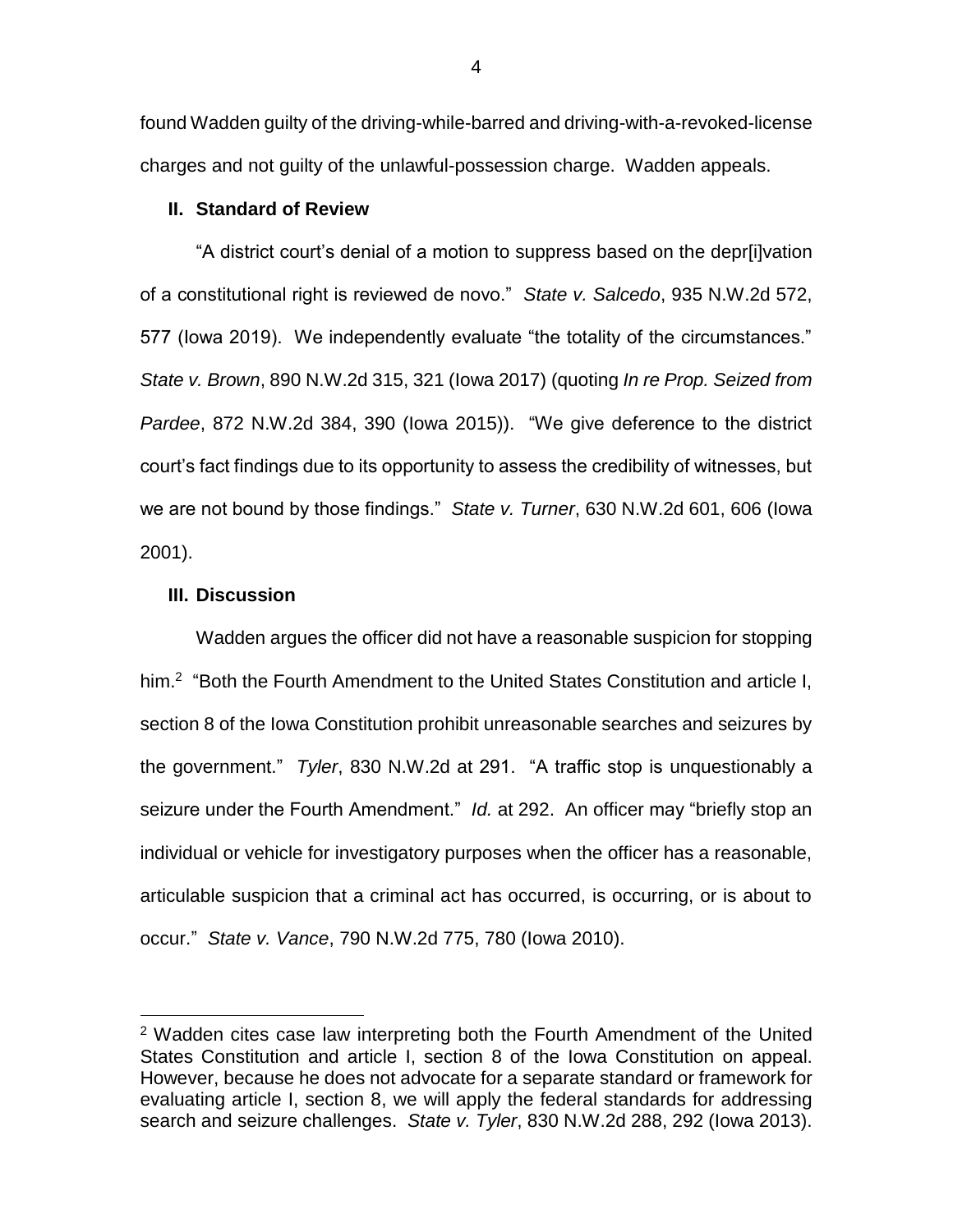Reasonable suspicion to stop a vehicle for investigative purposes exists when articulable facts and all the circumstances confronting the officer at the time give rise to a reasonable belief that criminal activity may be afoot. Thus, we do not evaluate reasonable suspicion based on each circumstance individually, but determine the existence of reasonable suspicion by considering all the circumstances together.

*State v. McIver*, 858 N.W.2d 699, 702 (Iowa 2015) (citations omitted). But "[i]f the State fails to carry its burden, all evidence obtained from the investigatory stop must be suppressed." *Vance*, 790 N.W.2d at 781. And "[a] mere hunch, unparticularized suspicion, or curiosity will not justify an investigatory stop." *Id.* On our de novo review, we conclude the officer did not have a reasonable suspicion of criminal activity to justify stopping Wadden's vehicle.

The State asserts three grounds in support of its claim there was reasonable suspicion to justify a traffic stop: (1) Wadden applied the brakes of his vehicle for no obvious reason; (2) Wadden activated his left-turn signal without attempting to turn or change lanes; and (3) Wadden crossed the fog line twice. Based on the circumstances, we find the events, when accurately characterized, did not justify a stop.

We will start with the issues related to braking and the turn signal. The State asserts Wadden "activate[d] his [left turn] signal without attempting to turn or change lanes," and "brake[d] for no obvious reason." This assertion mischaracterizes the facts by ignoring the fact that the officer's squad vehicle was approaching Wadden's vehicle in the left lane at a high rate of speed at that time, very quickly closing the gap between the vehicles, and Wadden indeed turned left shortly after the officer passed him. Wadden's actions of braking and turning off his turn signal allowed the squad vehicle to pass him, as he was obligated to do.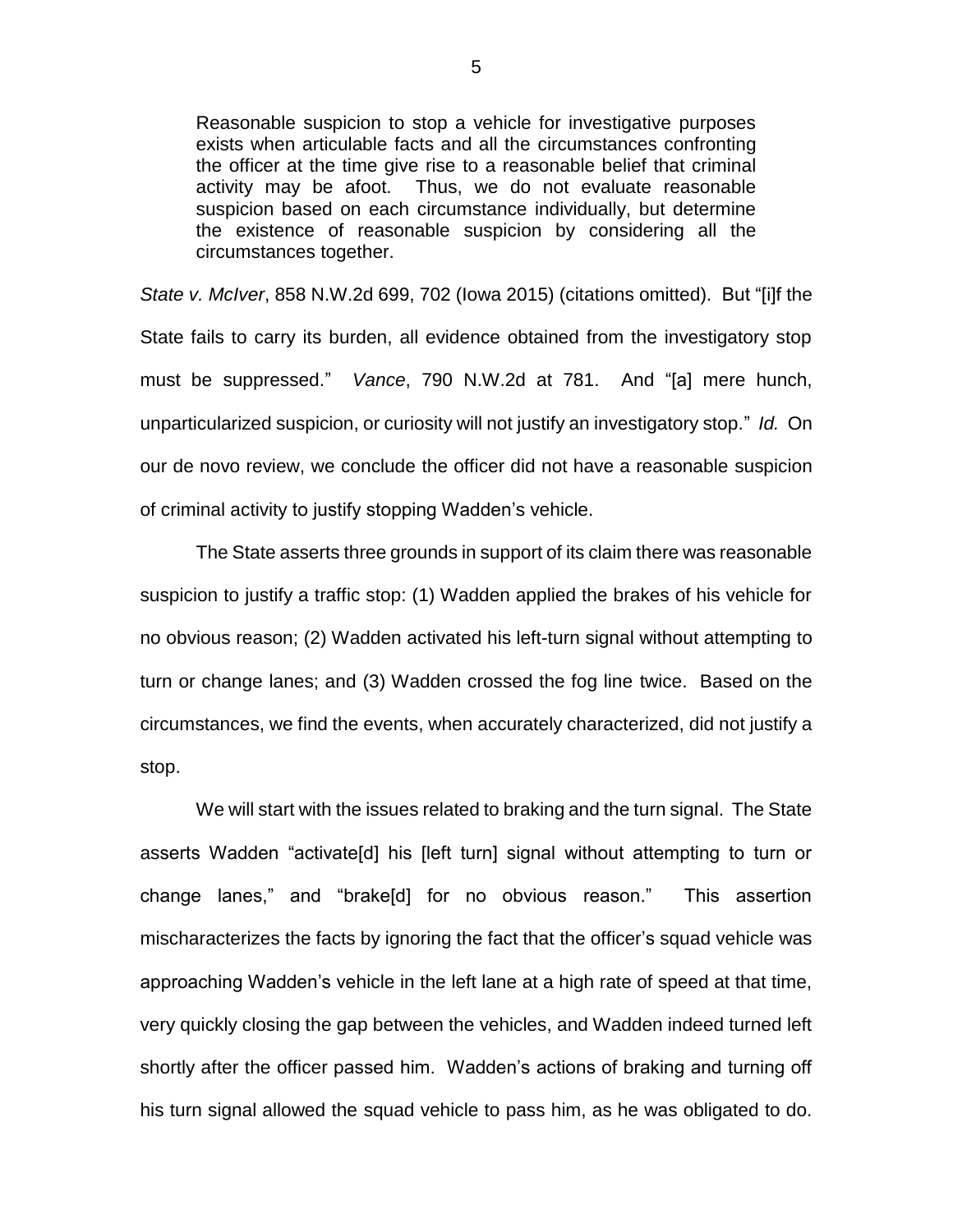*See* Iowa Code § 321.299(2) ("[T]he driver of an overtaken vehicle shall give way to the right in favor of the overtaking vehicle and shall not increase the speed of the overtaken vehicle until completely passed by the overtaking vehicle."). Wadden was then able to change lanes and move into the left turn lane to make his turn. We cannot say the preponderance of the evidence shows Wadden braking, briefly activating his turn signal and then turning it off to allow the approaching vehicle to pass, and then making a lane change and turn constituted suspicious behavior. In fact, it was legal and appropriate action by Wadden.

As for the fog line issue, the State asserts the officer observed Wadden's vehicle "cross" the fog line twice. With respect to the first alleged fog line crossing, the State argues the officer "saw [Wadden's vehicle] drive past on the shoulder of the highway." This assertion, however, mischaracterizes the officer's testimony. The officer testified "it looked like [Wadden's] truck drove off onto the shoulder as it drove by," and he clarified "[i]t appeared that [Wadden's] truck actually drove towards the gravel shoulder outside the lane of travel." The officer never testified he saw Wadden's vehicle traveling on the shoulder as the State asserts. At best, this testimony establishes Wadden drifted onto or over the fog line, not "onto the shoulder," and even that is dubious given that the officer qualified his observation of the claimed driving irregularity with the description that "it looked like" and "it appeared." Given these qualifiers, coupled with the fact the officer was assisting another officer with an unrelated traffic stop when the claimed driving irregularity occurred, there is some question whether the State met its burden of establishing this driving irregularity. In spite of that question, on our de novo review, we find

6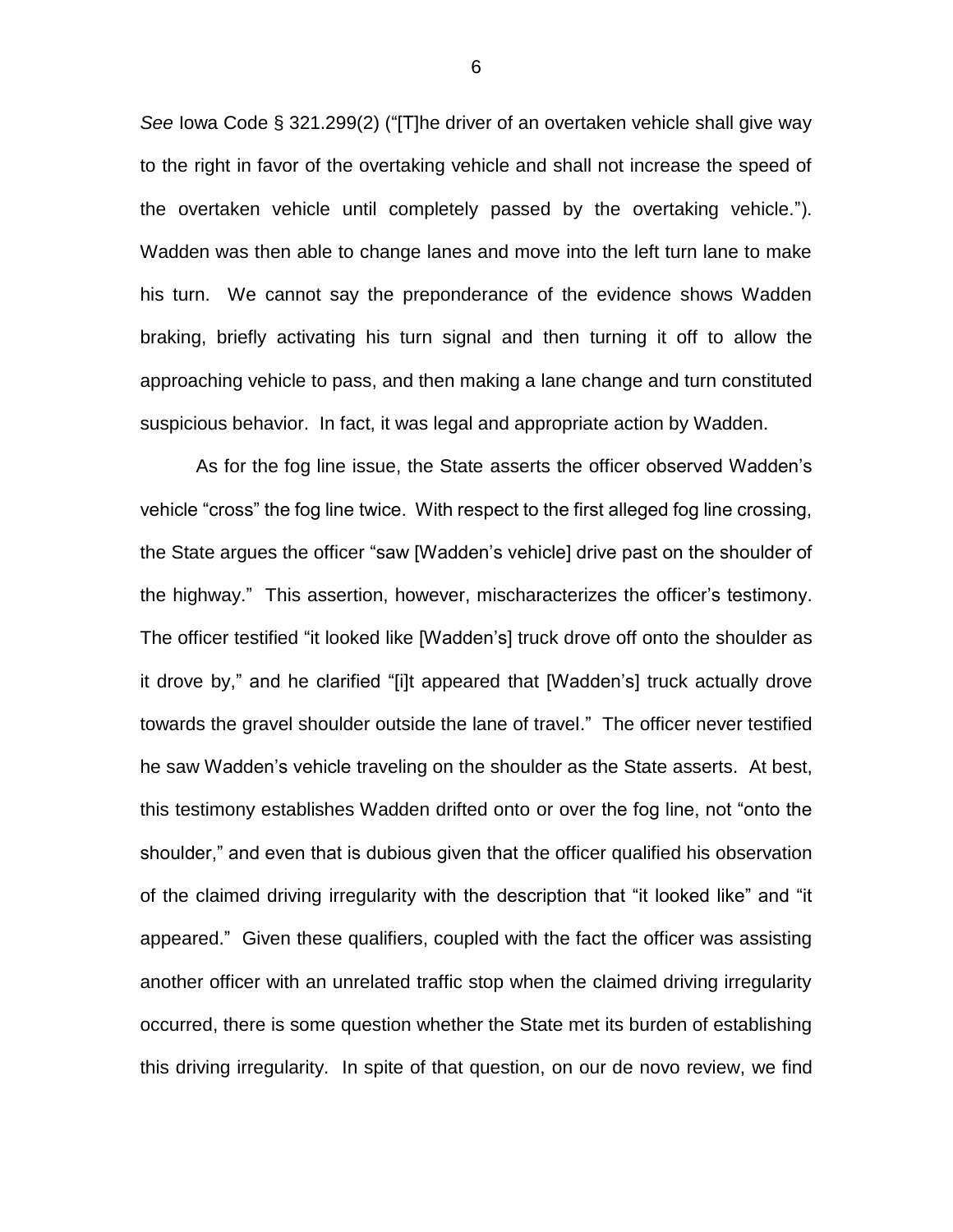the officer did observe Wadden's vehicle drift onto the fog line before following Wadden's vehicle and capturing the rest of the events on the dashboard camera.

The second fog line touching was captured on video. The video shows Wadden's vehicle drifting to the right and briefly touching or crossing the fog line as the squad vehicle quickly approached and then passed it. Based on our review of the video, it appears that Wadden's action of drifting to the right occurred in response to the squad vehicle approaching at a high rate of speed in the left lane at the time Wadden was attempting to begin his lane change to the left lane.

The Iowa Supreme Court addressed a similar situation to the two fog line incidents in this case in *State v. Tague*, where police officers observed the left tires on the defendant's vehicle cross the left edge line<sup>3</sup> on the divided highway. 676 N.W.2d 197, 200 (Iowa 2004). The court held "an isolated incident of briefly crossing an edge line of a divided roadway" did not create a reasonable suspicion that the driver was intoxicated or fatigued. *Id.* at 205. The court noted that "failure to follow a perfect vector down the highway" does not constitute reasonable suspicion to justify a traffic stop. *Id*. (quoting *United States v. Lyons*, 7 F.3d 973, 976 (10th Cir. 1993)). The court gave several examples of understandable circumstances that could lead to a driver crossing an edge line, including "[d]rivers talking on their cell phone, looking at a map, adjusting the radio, adjusting the heater, defroster or air conditioner, or checking on a child restrained in the back

 $\overline{a}$ 

7

<sup>3</sup> Based on the definition of "edge line" as described in *Tague*, we find the fog line in this case to be an "edge line." *Tague*, 676 N.W.2d at 202-03 (citing the Manual on Uniform Traffic Control Devices as defining "edge line markings" as "white . . . pavement marking lines that delineate the right . . . edge(s) of a traveled way.")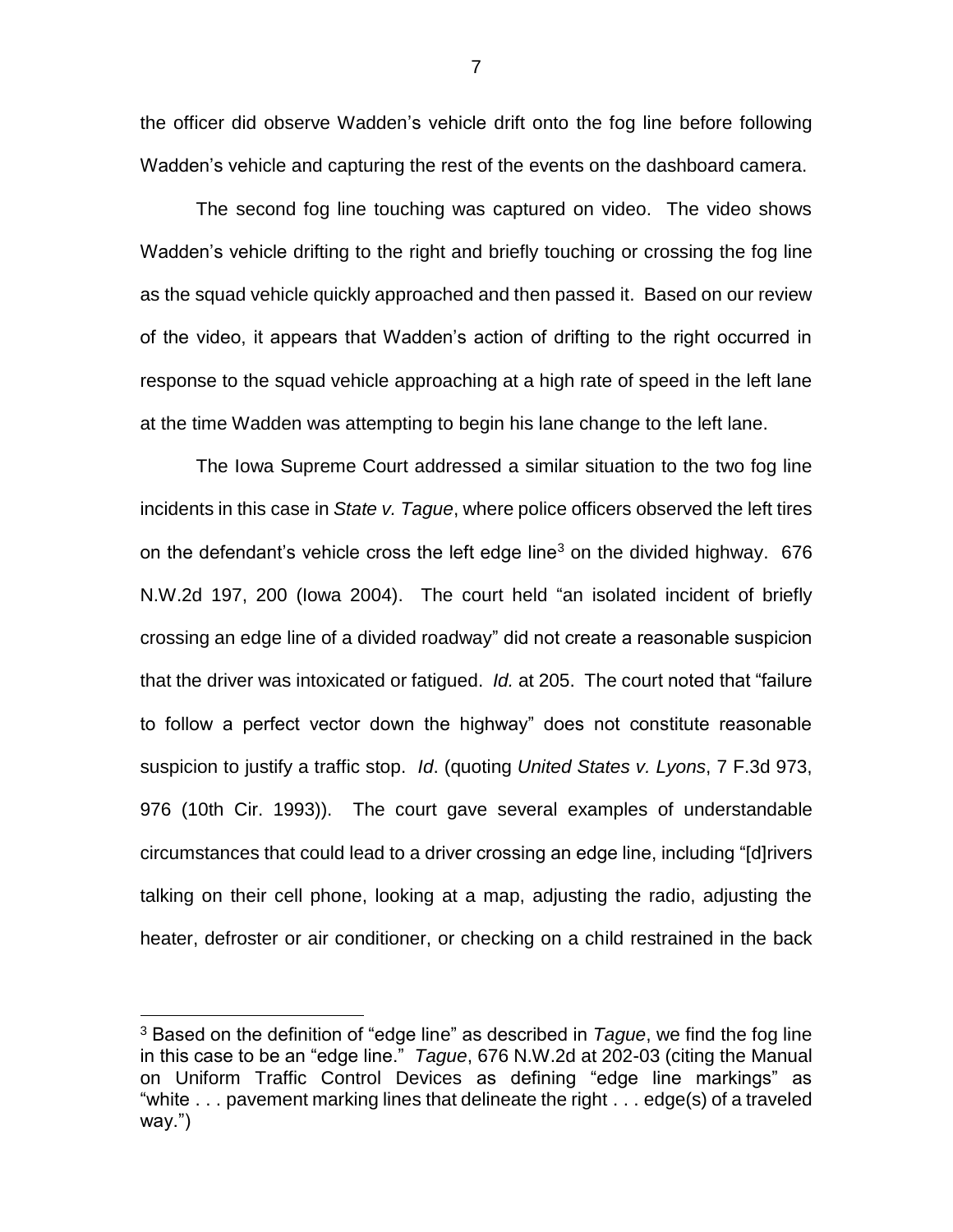seat." *Id.* With regard to the second fog line incident in this case, we could add to the list "being overtaken by another vehicle approaching at a high rate of speed as the driver is about to change lanes."

While *Tague* involved a single incident of crossing an edge line and the current case involves two incidents, we do not read *Tague* as absolutely limiting its holding to a single incident. Given that the two incidents in this case were separated by considerable time and distance and the second incident occurred in response to a quickly-approaching squad vehicle, we find *Tague* applies to both incidents and precludes a finding of a reasonable suspicion to stop Wadden's vehicle. The two incidents in this case, being separated by considerable time and distance, coupled with the second incident occurring in conjunction with the rapidly-approaching vehicle, are distinguishable from the driving irregularities occurring in other cases where reasonable suspicion for a traffic stop has been found. *See, e.g.*, *State v. Otto*, 566 N.W.2d 509 (Iowa 1997) (finding reasonable suspicion for a stop when the defendant was driving forty miles per hour in a fiftyfive mile-per-hour zone, changed speed erratically, veered left and right at sharp angles, and constantly went back and forth from left to right over a three-and-ahalf mile distance); *State v. Tompkins*, 507 N.W.2d 736, 740 (Iowa Ct. App. 1993) (finding reasonable suspicion for a stop when the defendant's car weaved from the center line to the right-side boundary line several times even though the vehicle never crossed a line).

#### **IV. Conclusion**

On our de novo review of the totality of the circumstances, we conclude the officer did not have reasonable suspicion to stop Wadden's vehicle. As a result,

8